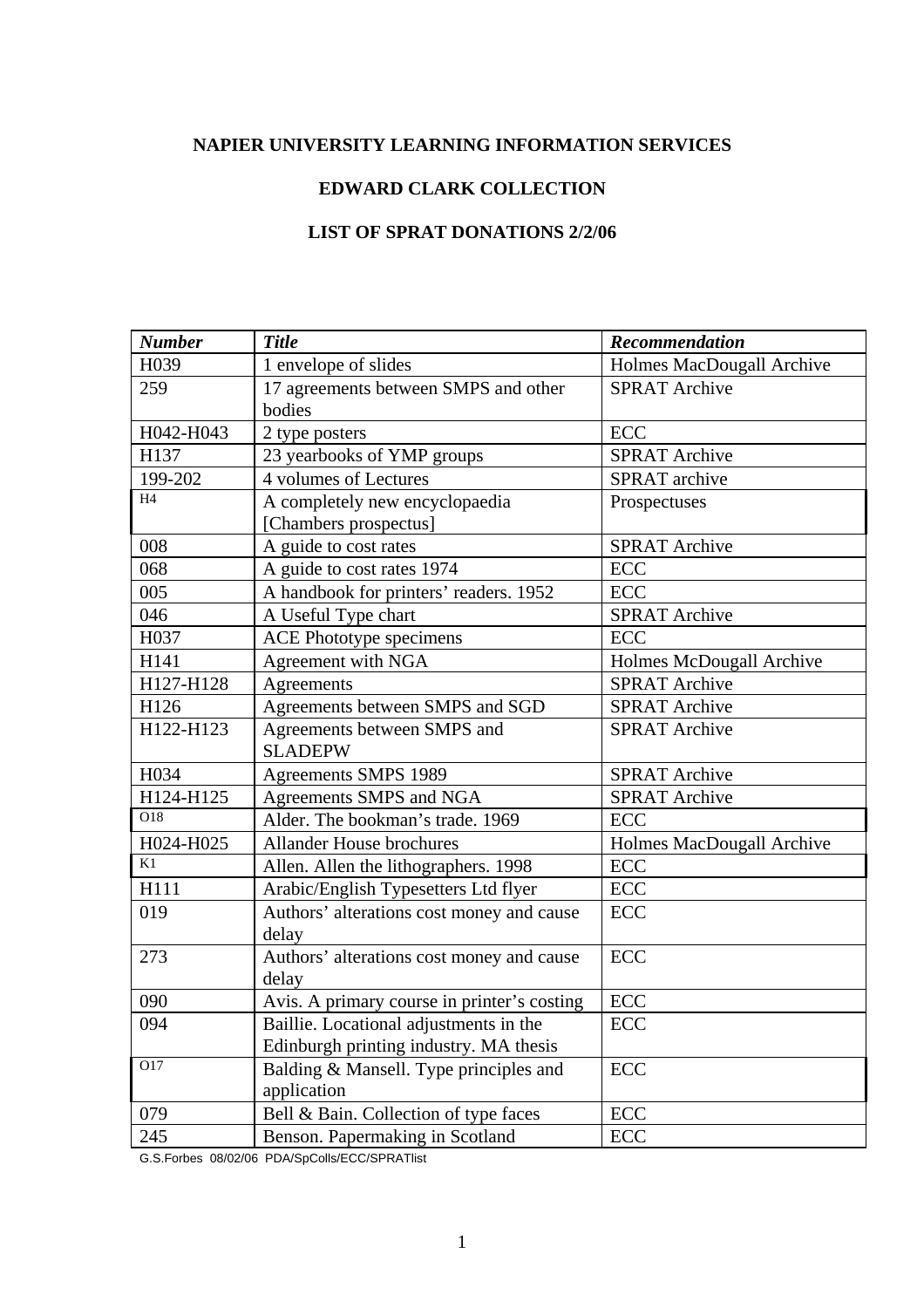| 028              | <b>BFMP</b> Federation costing system      | ECC                       |
|------------------|--------------------------------------------|---------------------------|
| 206              | BFMP. A guide to book production practice  | <b>ECC</b>                |
| 024              | BFMP. A guide to the production of posters | ECC                       |
| 069              | BFMP. A printer's guide to the Factories   | ECC                       |
|                  | Act                                        |                           |
| 009-016          | BFMP. Costing for printers correspondence  | <b>ECC</b>                |
|                  | course parts 1-8                           |                           |
| 222-225          | BFMP. Course in printing salesmanship      | <b>ECC</b>                |
|                  | vols $1-6$                                 |                           |
| 001              | BFMP. Estimating. 1951                     | ECC                       |
| O12              | BFMP. Examination paper 1966               | <b>SPRAT Archive</b>      |
| 207              | BFMP. Guide to book production practice    | ECC                       |
|                  | (insert)                                   |                           |
| 251              | BFMP. How to introduce method study        | <b>ECC</b>                |
| 074              | BFMP. How to print metric                  | <b>SPRAT Archive</b>      |
| 018              | <b>BFMP.</b> Metrication for printers      | ECC                       |
| O11              | BFMP. Preliminary technical course in      | ECC                       |
|                  | printing. Handbooks 1-5, supplement to     |                           |
|                  | handbook 4                                 |                           |
| 034-037          | BFMP. Printing office procedure parts 2-5  | ECC                       |
| 151              | BFMP. Production control for the printing  | ECC                       |
|                  | industry                                   |                           |
| 006              | BFMP. The techniques and application of    | <b>ECC</b>                |
|                  | method study in the printing industry      |                           |
| 052a             | BFMP. Training course in printing          | <b>ECC</b>                |
|                  | salesmanship leaflets                      |                           |
| 052              | BFMP. Training course in printing          | <b>SPRAT Archive</b>      |
|                  | salesmanship leaflets (Marked copies)      |                           |
| $\overline{O26}$ | Binns. Better type. 1989                   | ECC                       |
| H094             | <b>Blank delivery notes</b>                | Holmes MacDougall Archive |
| K22              | Blight. The Columbian press. 1973          | ECC                       |
| H156             | <b>Block storing instructions</b>          | Holmes McDougall Archive  |
| 182              | Blood letter (Aug 1984)                    | <b>SPRAT Archive</b>      |
| 187              | Bloodline (Spring 1994)                    | <b>SPRAT Archive</b>      |
| 215              | Book production practice                   | ECC                       |
| O <sub>3</sub>   | Book types from Clowes. 1965               | ECC                       |
| 213              | <b>Books</b> about books                   | ECC                       |
| K25              | Box of negatives                           | ECC                       |
| K35              | <b>BPIF</b> List of members                | ECC                       |
| 084              | BPIF periodical printers list of members   | ECC                       |
|                  | 1983                                       |                           |
| K17              | BPIF. Printing industries manual 1976.     | ECC                       |
| 274              | BPIF. An introduction to marketing for     | ECC                       |
|                  | printers                                   |                           |
| 302              | BPIF. Company health & safety policies     | ECC                       |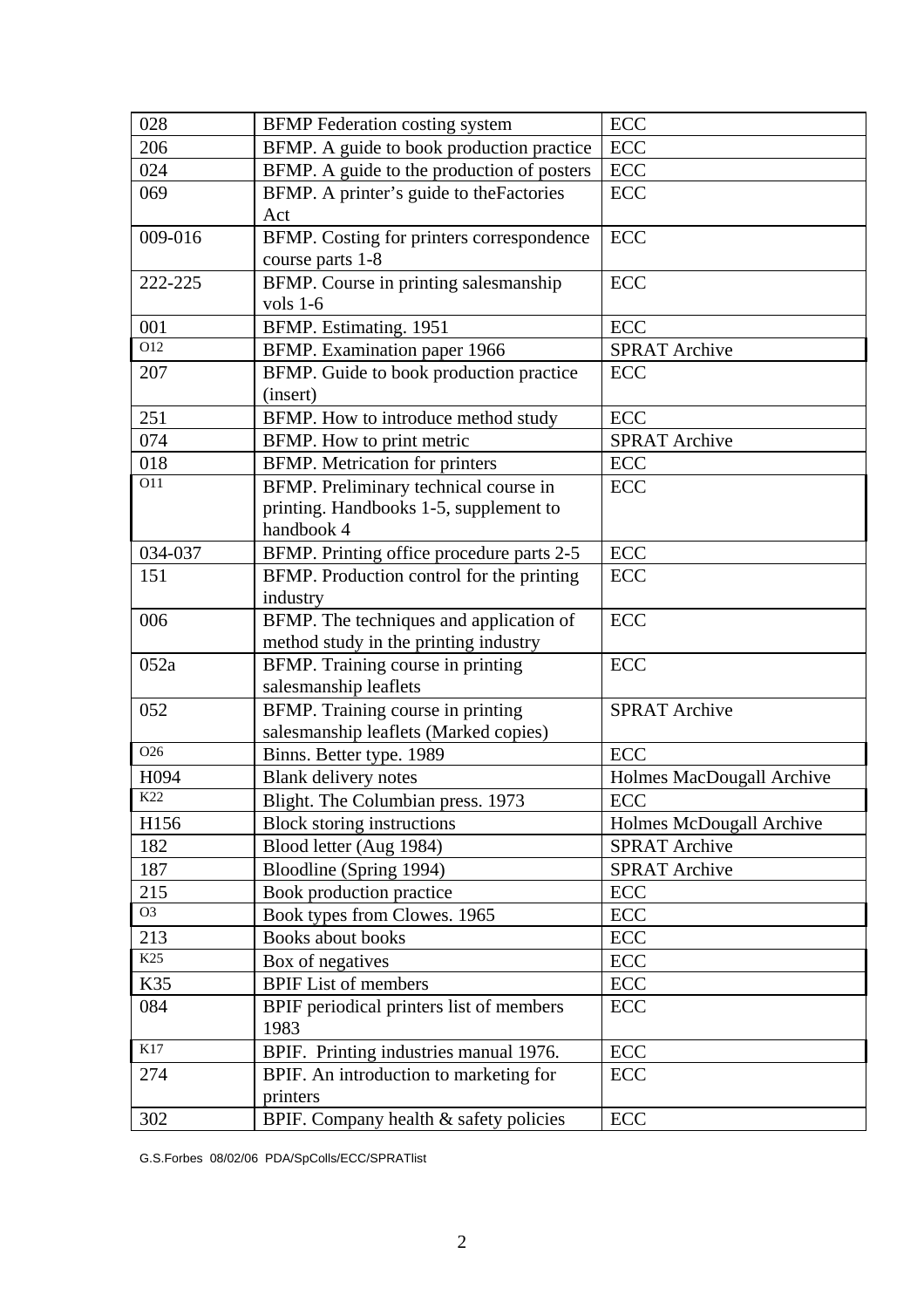| 243              | BPIF. Estimating for printers 10 <sup>th</sup> ed 1979 | ECC                       |
|------------------|--------------------------------------------------------|---------------------------|
| K21              | BPIF. Printers yearbook 1983-84                        | ECC                       |
| 017              | BPIF. Production control for printers                  | ECC                       |
| 133              | British Printer dataguide                              | ECC                       |
| H <sub>048</sub> | Budget proposal for introduction of                    | Holmes MacDougall Archive |
|                  | composing system                                       |                           |
| H091-H092        | <b>Budgets for Great Outdoors</b>                      | Holmes MacDougall Archive |
| K37              | Canterbury Tales prospectus signed by Geo              | <b>ECC</b>                |
|                  | Jones                                                  |                           |
| H080             | Carlisle Web offset leaflets                           | <b>SPRAT Archive</b>      |
| H <sub>051</sub> | Cash Ledger                                            | Holmes MacDougall Archive |
| H050             | Cash Ledger 1970                                       | Holmes MacDougall Archive |
| 155              | Casting up scale                                       | <b>SPRAT Archive</b>      |
| H110             | Celloglas                                              | <b>SPRAT Archive</b>      |
| H081             | Certificate of exemption from levy                     | Holmes MacDougall Archive |
| 282              | Chambers. Camera and process work. 1964                | ECC                       |
| O16              | Chambers. Manual of graphic reproduction               | ECC                       |
|                  | for lithography                                        |                           |
| H150             | Charts                                                 | Holmes McDougall Archive  |
| O40              | City & Guilds examination papers 1964-65,              | <b>SPRAT Archive</b>      |
|                  | 1965-66, 1968                                          |                           |
| <b>O4</b>        | Clark, Nobles & Brendan. Specimens of                  | <b>ECC</b>                |
|                  | types                                                  |                           |
| 152              | Cleaver. History of the Lithograph                     | <b>ECC</b>                |
| H026             | Coates Ink estimator                                   | <b>SPRAT Archive</b>      |
| 038              | Code of guiding principles                             | <b>ECC</b>                |
| C001-C004        | Collins & Sons Procedures & notes                      | <b>Collins Archive</b>    |
| H142             | Company cars memo                                      | Holmes McDougall Archive  |
| H044-H044a       | Computer Arabic by Computype                           | <b>ECC</b>                |
| H145             | Computer printout                                      | Holmes McDougall Archive  |
| H136             | Conference                                             | <b>SPRAT Archive</b>      |
| K31              | Conference for Master printers sons                    | <b>SPRAT Archive</b>      |
| H <sub>079</sub> | <b>Conversion Tables</b>                               | <b>SPRAT Archive</b>      |
| 072              | Converter                                              | <b>SPRAT Archive</b>      |
| 080              | Copper plate of the Duke of Windsor                    | <b>SPRAT Archive</b>      |
| 002              | Copyfitting tables for monotype and                    | ECC                       |
|                  | monophoto faces                                        |                           |
| 086              | Costing for the smaller printing business              | ECC                       |
| O35              | Craig. Irish bookbinding                               | ECC                       |
| 039              | Crutchley. Preparation of manuscripts                  | ECC                       |
| 205              | Customs of the trade for the manufacture of            | ECC                       |
|                  | books                                                  |                           |
| 272              | Customs of the trade for the manufacture of            | ECC                       |
|                  | books                                                  |                           |
| H <sub>069</sub> | D Stevenson & Co Type charts                           | ECC                       |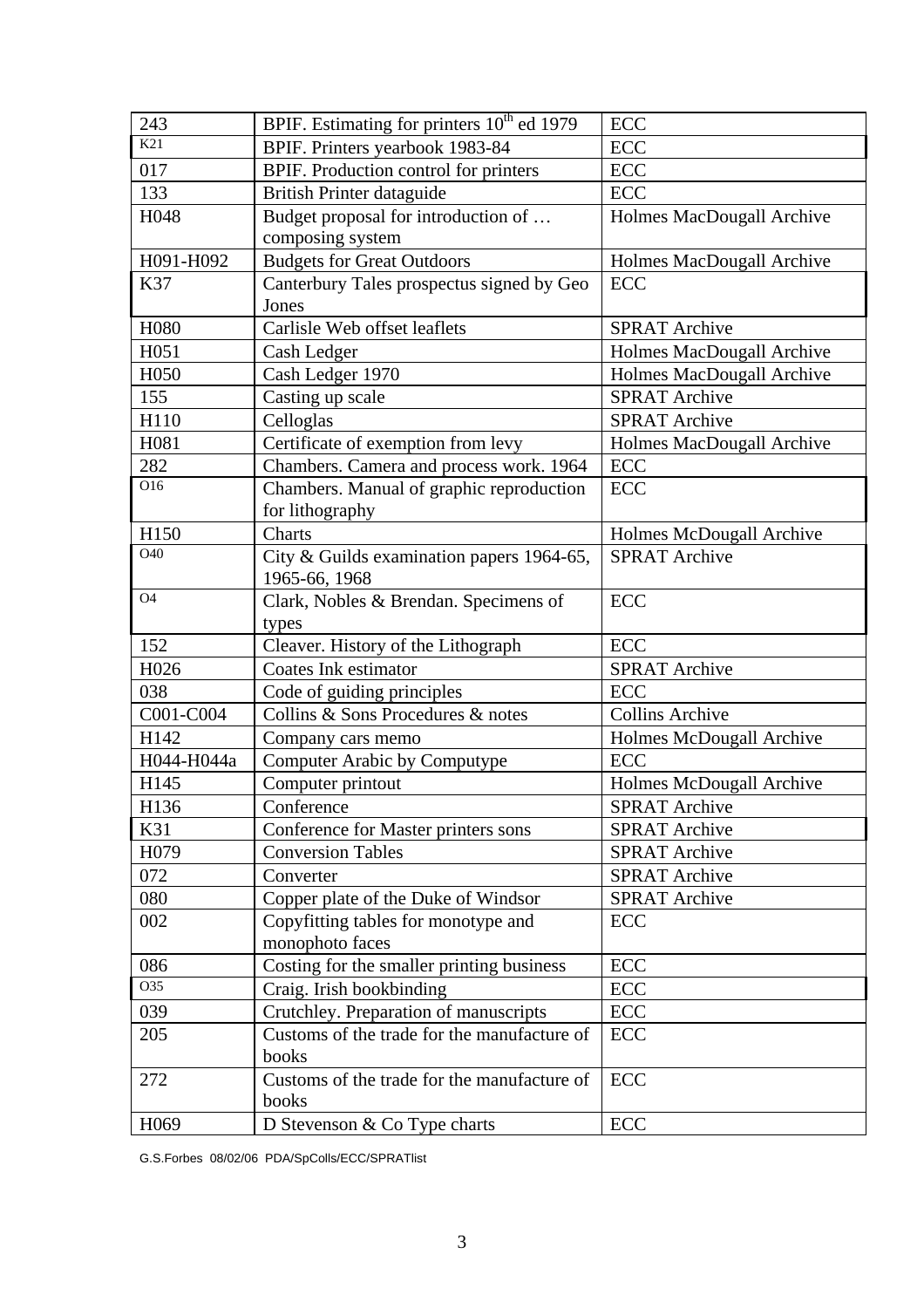| 170               | Daily Express 10 Jun 1940 (Churchill as<br>PM)                | Newspapers                |
|-------------------|---------------------------------------------------------------|---------------------------|
| 172               | Daily Express 9 May 1945 (End of War)                         | Newspapers                |
| 135               | Daily Mail Coronation Golden Reprint<br>1953                  | Newspapers                |
| 168               | Daily Mirror 16 Jun 1919 (Alcock &<br>Brown)                  | Newspapers                |
| 169               | Daily Mirror 3 Jun 1953 (Coronation)                          | Newspapers                |
| 171               | Daily Mirror 4 Jun 1912 (Titanic)                             | Newspapers                |
| O8                | Daily telegraph (10 Oct. 1959) [miniature<br>ed.]             | <b>ECC</b>                |
| 248               | Dawe. Paper and its uses 1929                                 | <b>ECC</b>                |
| H035              | Despatch Control procedure                                    | Holmes MacDougall Archive |
| 198               | <b>Development Strategy</b>                                   | <b>SPRAT Archive</b>      |
| K29               | Dickson. Introduction of printing into<br>Scotland. 1885      | ECC                       |
| H100              | Early Retirement programme                                    | Holmes MacDougall Archive |
| 081               | East of Scotland Branch IOP syllabus                          | <b>SPRAT Archive</b>      |
| $\overline{O15}$  | Edinburgh and its college printers. 1973                      | ECC                       |
| H9                | Edinburgh Bibliographical Society                             | <b>ECC</b>                |
|                   | Transactions vol.2 part 3 1940-42                             |                           |
| H093              | <b>Edinburgh Cost rates</b>                                   | Holmes MacDougall Archive |
| H <sub>060</sub>  | <b>Edinburgh Print</b>                                        | <b>ECC</b>                |
| H088              | Edinburgh Print cost rates                                    | Holmes MacDougall Archive |
| 296               | Editorial training package                                    | ECC                       |
| H107              | Employee addresses                                            | Holmes MacDougall Archive |
| H077              | <b>Employee List</b>                                          | Holmes MacDougall Archive |
| H087              | Equipment list                                                | Holmes MacDougall Archive |
| H148              | Equipment list                                                | Holmes McDougall Archive  |
| H083              | Equipment list Aberdeen                                       | Holmes MacDougall Archive |
| H084              | Equipment list Edinburgh                                      | Holmes MacDougall Archive |
| H <sub>0</sub> 82 | <b>Equipment list Glasgow</b>                                 | Holmes MacDougall Archive |
| 177               | <b>Estimate for Blood Donor newsletter</b>                    | <b>SPRAT Archive</b>      |
| 050               | Estimating for printers correspondence<br>course              | <b>SPRAT Archive</b>      |
| H13               | Evening Dispatch (3,6 Oct 1947)                               | Newspapers                |
| 148               | Facts and figures about the British printing<br>industry 1977 | ECC                       |
| O7                | Faux. Modern lithography. 2 <sup>nd</sup> ed. 1978            | <b>ECC</b>                |
| H <sub>060</sub>  | Films & photographs by A. Foster                              | Holmes MacDougall Archive |
| H149              | Flyer                                                         | Holmes McDougall Archive  |
| K33               | FMP Cost Congress 1930                                        | <b>SPRAT Archive</b>      |
| 128               | Folder of book production notes                               | <b>SPRAT Archive</b>      |
| 258               | Fry's. Printing metals                                        | ECC                       |
| O21               | Fry's. Printing metals. Rev.ed. 1972                          | ECC                       |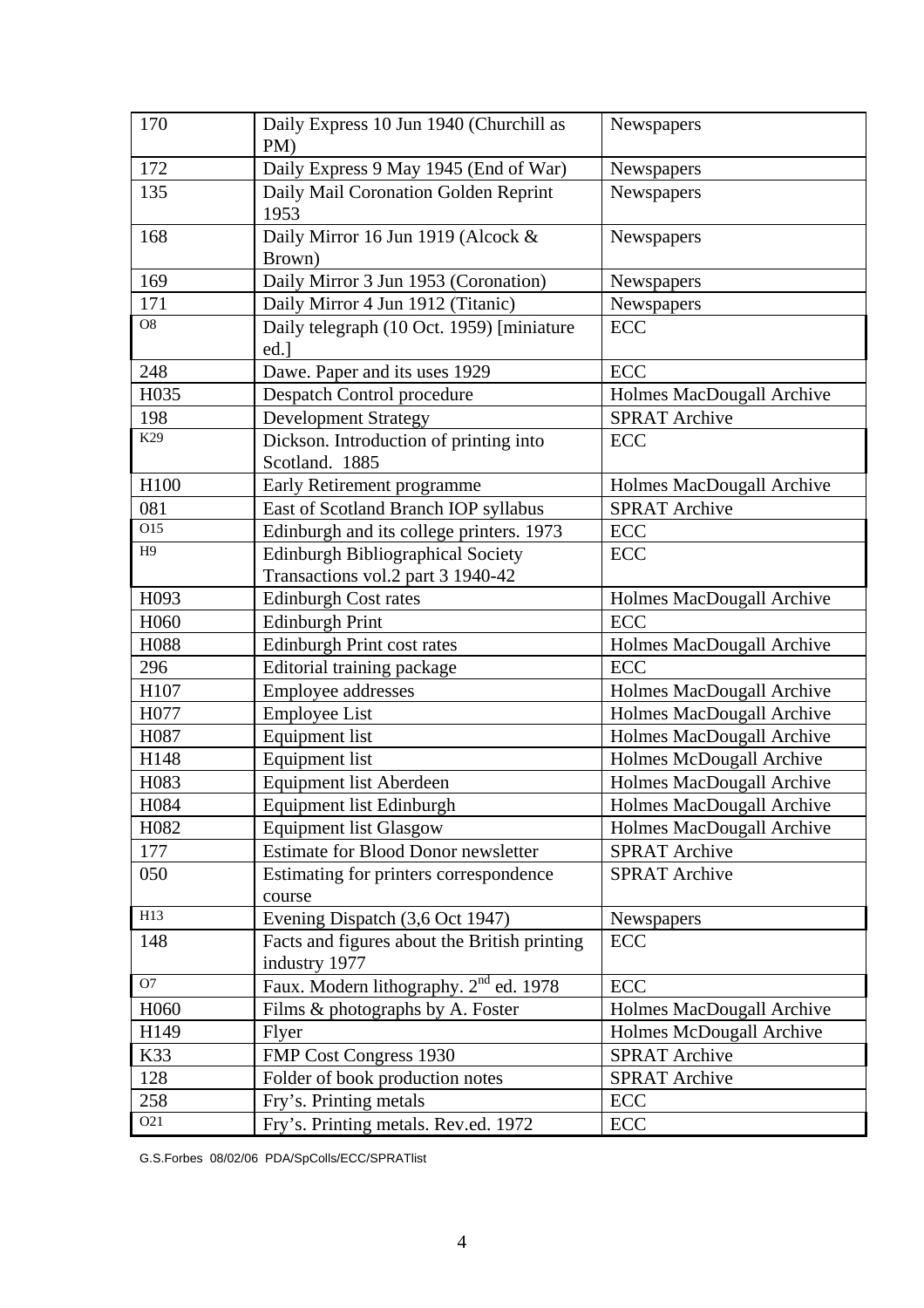| K19              | GB. Dept of Scientific & Industrial         | ECC                       |
|------------------|---------------------------------------------|---------------------------|
|                  | Research. Productivity in letterpress       |                           |
|                  | printing. 1961                              |                           |
| H038             | General rules of SOGAT                      | <b>SPRAT Archive</b>      |
| K28              | Gillespie. A hundred years of progress: the | <b>ECC</b>                |
|                  | record of the STA 1853 to 1952. 1953        |                           |
| 093              | Glasgow Herald 1783-1983                    | Newspapers                |
| K34              | Glasgow Master Lithographers Dinner 1912    | <b>SPRAT Archive</b>      |
| H011-H015        | <b>Glasgow YMP</b> brochures                | <b>SPRAT Archive</b>      |
| O31              | Guide for using Scotchprint. 1964           | <b>ECC</b>                |
| 279              | Guide to educational courses for the        | ECC                       |
|                  | printing industry                           |                           |
| 261              | Guide to SMP's wages and conditions         | <b>SPRAT Archive</b>      |
| 303              | Harrild & Sons. Catalogue of printing       | <b>ECC</b>                |
|                  | machines                                    |                           |
| 098              | Harrison. Advances in printing technology   | ECC                       |
| 257              | Hart. Rules for compositors and readers.    | <b>ECC</b>                |
|                  | 1952                                        |                           |
| $\overline{O34}$ | Havercroft. A book is made for you. New     | ECC                       |
|                  | ed. 1970                                    |                           |
| H131             | Health and safety policy                    | Holmes McDougall Archive  |
| 121              | Help colour our image                       | ECC                       |
| O33              | Heriot-Watt College. Glossary of printing   | <b>ECC</b>                |
|                  | terms. 1952                                 |                           |
| H005             | <b>HMcD</b> typefaces                       | Holmes McDougall Archive  |
| H103-H105        | Holmes McDougall flyers                     | Holmes MacDougall Archive |
| H001             | Holmes McDougall Health & Safety policy     | Holmes McDougall Archive  |
| H134             | House agreement                             | Holmes McDougall Archive  |
| 122              | Hunter and Foulis leaflet                   | Hunter & Foulis Archive   |
| 278              | Incentives in the printing industry         | <b>ECC</b>                |
| H144             | Ink coverage formula                        | Holmes McDougall Archive  |
| H135             | Institute of Occupational Medicine letter   | Holmes McDougall Archive  |
| 146              | Institute of Printing newsletters           | ECC                       |
| O13              | Instruction to coposing room [single sheet] | <b>SPRAT Archive</b>      |
| 063              | Introduction to book publishing. 1977       | ECC                       |
| 188              | Invoices                                    | <b>SPRAT Archive</b>      |
| 110              | IOP National AGM and conference 1984        | <b>SPRAT Archive</b>      |
| 115-116b         | <b>IOP</b> Newsletters                      | $\operatorname{ECC}$      |
| O28              | Jennet. The making of books. 1951           | <b>ECC</b>                |
| 165              | Jim Keppie CV and letters                   | <b>SPRAT Archive</b>      |
| H <sub>078</sub> | <b>Job Description</b>                      | Holmes MacDougall Archive |
| H <sub>099</sub> | <b>Job Description</b>                      | Holmes MacDougall Archive |
| 124              | Job instruction cards                       | <b>SPRAT Archive</b>      |
| K15              | Keppie. Notes from printing classed at      | <b>SPRAT Archive</b>      |
|                  | Heriot-Watt College. 1950-1952              |                           |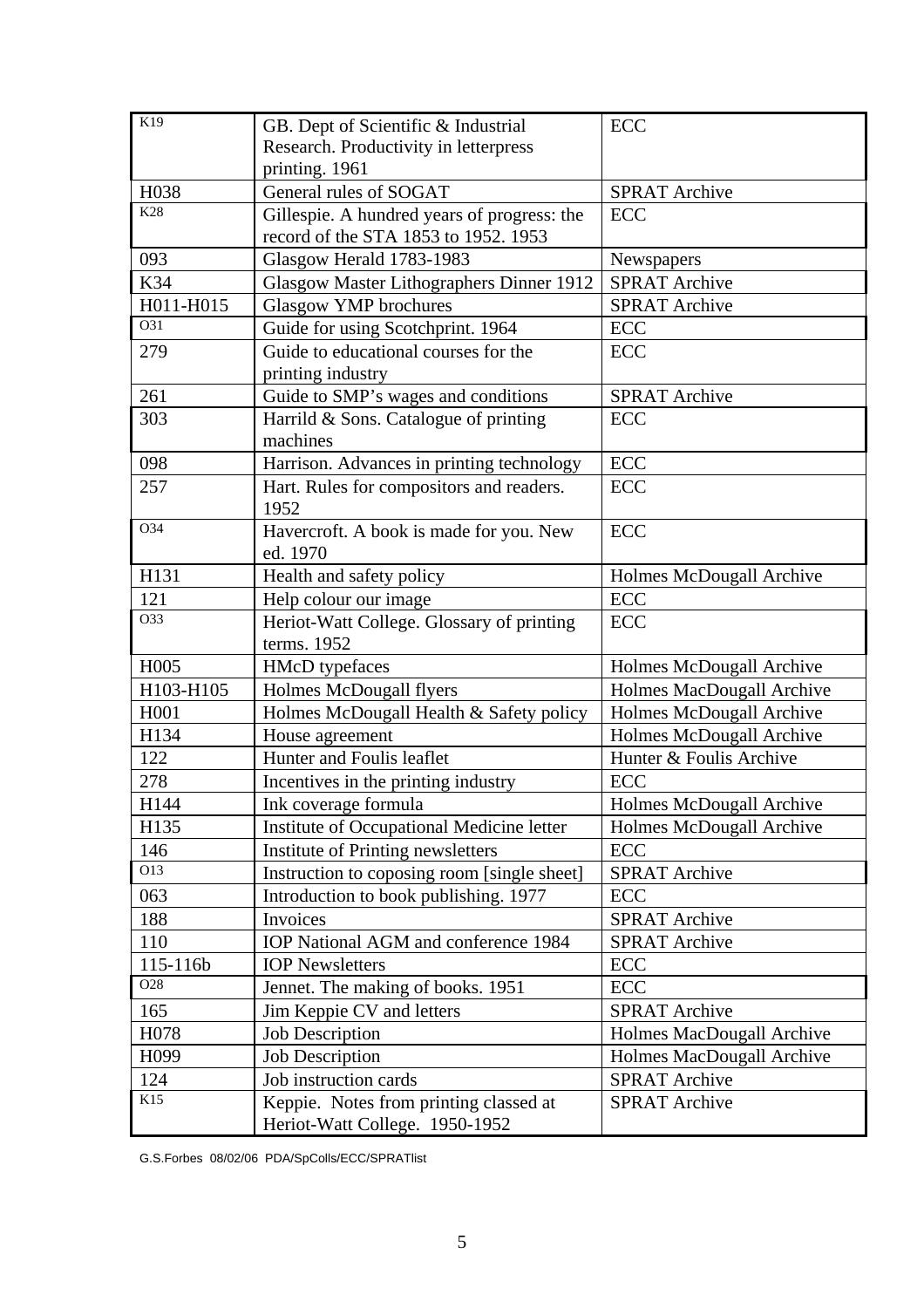| 181              | Keppie. Scottish Donor newsletter         | <b>SPRAT Archive</b>      |
|------------------|-------------------------------------------|---------------------------|
|                  | feasibility study                         |                           |
| 159              | Kinnell. Industrial training project at   | Morrison & Gibb Archive   |
|                  | Morrison & Gibb                           |                           |
| H115             | Know More about laminating                | <b>SPRAT Archive</b>      |
| H108             | Leaders in Print flyer mock-up            | Holmes MacDougall Archive |
| H117             | Letter from High Range Hotels Perth to    | Holmes McDougall Archive  |
|                  | George Outram                             |                           |
| 109              | Letter from J Badenoch                    | <b>SPRAT Archive</b>      |
| 120              | Letter to G Sutherland                    | <b>SPRAT Archive</b>      |
| 186              | Letter, Dunfermline Press quote           | <b>SPRAT Archive</b>      |
| 185              | Letter, Scottish County Press quote       | <b>SPRAT Archive</b>      |
| 184              | Letter, SUN Print Division quote          | <b>SPRAT Archive</b>      |
| 193              | Letter: PPITB to J. Keppie 17/2/81        | <b>SPRAT Archive</b>      |
| 194              | Letter: PPITB to J. Keppie 17/2/81        | <b>SPRAT Archive</b>      |
| 196              | Letter: SMPS to members                   | <b>SPRAT Archive</b>      |
| H132             | Letterpress wastage                       | <b>SPRAT Archive</b>      |
| H <sub>049</sub> | Linotype (booklet)                        | <b>ECC</b>                |
| H118             | List of plant                             | Holmes McDougall Archive  |
| O23              | Luker. Science for the printer. 1951      | ECC                       |
| H <sub>067</sub> | Making VIP grids in-house                 | <b>ECC</b>                |
| 142              | Manpower Planning work folder with J,     | <b>SPRAT Archive</b>      |
|                  | Keppie notes                              |                           |
| O20              | Manser. Printing & publishing terms       | ECC                       |
| 004              | Marshall. Changing the word. 1983         | <b>ECC</b>                |
| O27              | Martin. An outline of book design         | ECC                       |
| 145              | Mason's Publishers 1963                   | ECC                       |
| O19              | McIntosh. Hyphenation. 1990               | ECC                       |
| K24              | McLean. The Thames and Hudson manual      | <b>ECC</b>                |
|                  | of typography. 1980.                      |                           |
| H133             | <b>Measurement Charts</b>                 | Holmes McDougall Archive  |
| H089             | Memo of sales meeting 17 March 1977       | Holmes MacDougall Archive |
| H052-H055        | Memorandum and Articles of Association    | Holmes MacDougall Archive |
| H140             | Memorandum on Slade with newspaper        | Holmes McDougall Archive  |
|                  | clipping                                  |                           |
| H109             | Methods & equipment study                 | Holmes MacDougall Archive |
| H138             | Metric Conversion card                    | <b>SPRAT Archive</b>      |
| 162              | Metric sizes for book production          | ECC                       |
| 256              | Mills. The printer's estimator. 1938      | ECC                       |
| H159             | Misc. Photographs                         | Holmes McDougall Archive  |
| K <sub>5</sub>   | Mitchell & Walker. Market pressures and   | ECC                       |
|                  | the development of costing practice. 1995 |                           |
| $H7-8$           | Monotype calendars 1959,1961              | ECC                       |
| 166              | Monotype composing machines               | ECC                       |
| 167              | Monotype composition faces                | ECC                       |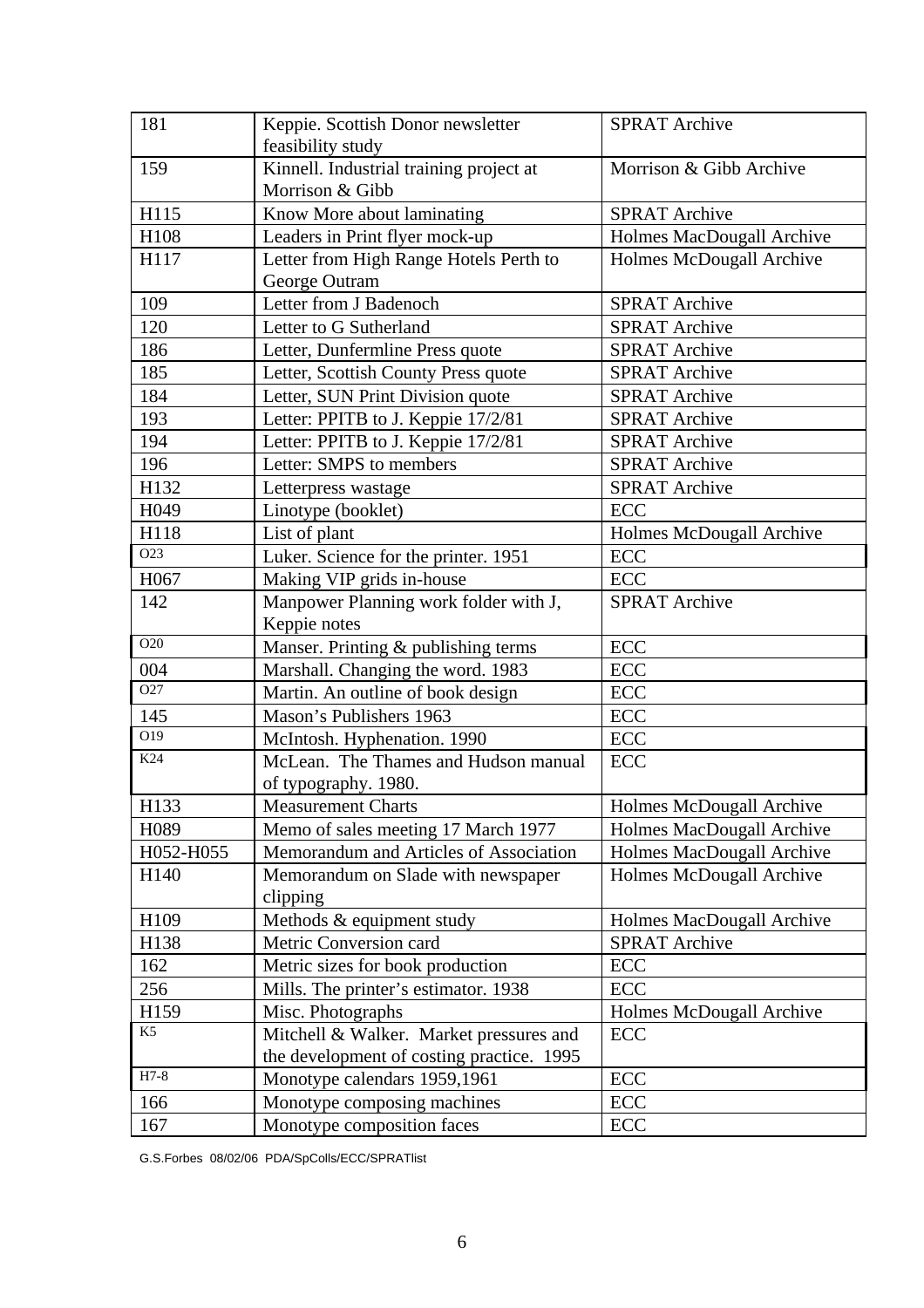| O <sub>14</sub>   | Morison. First principles of typography. $2nd$<br>ed. 1967 | <b>ECC</b>                |
|-------------------|------------------------------------------------------------|---------------------------|
| 160               | Morrison & Gibb book of house style                        | Morrison & Gibb Archive   |
| 228               | Mortimer's waistcoat pocket ready                          | ECC                       |
|                   | reckoner 1947                                              |                           |
| 250               | Natal. Getting new customers for small                     | <b>ECC</b>                |
|                   | printing businesses in a recession                         |                           |
| K3                | National Museum of Printing & Publishing.                  | <b>ECC</b>                |
|                   | Prospectus                                                 |                           |
| K11               | National Trust for Scotland. Robert Smail's                | <b>ECC</b>                |
|                   | printing works                                             |                           |
| H139              | Negative of Outram device                                  | Holmes McDougall Archive  |
| H15               | News chronicle (4 May 1951)                                | Newspapers                |
| 267               | Noise in printing                                          | <b>ECC</b>                |
| 030               | Notes for speakers                                         | <b>SPRAT Archive</b>      |
| 051               | Notes on estimating                                        | <b>SPRAT Archive</b>      |
| 179               | <b>Notes on Scottish National Blood</b>                    | <b>SPRAT Archive</b>      |
|                   | <b>Transfusion Services</b>                                |                           |
| H061              | Paisley College marketing strategy                         | Holmes MacDougall Archive |
|                   | consultancy report                                         |                           |
| K43               | Paper on Ballantyne Press                                  | <b>ECC</b>                |
| H028              | Paper size & weight calculator                             | <b>SPRAT Archive</b>      |
| H <sub>0</sub> 30 | Paper size & weight measurement card                       | <b>SPRAT Archive</b>      |
| H032              | Paper weight calculation ruler                             | <b>SPRAT Archive</b>      |
| 025-027           | Periodicals production. 3 parts                            | ECC                       |
| 041               | Photoengraving                                             | ECC                       |
| K41               | Photograph of title page of Psalms                         | ECC                       |
|                   | embossed for the blind                                     |                           |
| H154              | Photograph with caption                                    | Holmes McDougall Archive  |
| H098              | PICA equivalents board                                     | <b>SPRAT Archive</b>      |
| H058              | PIRA - PPITB 10 year forecast Executive<br>summary 1979    | ECC                       |
| 297-299           | PIRA PPITB; 10 year forecast                               | ECC                       |
| 290               | Pira. Metrication for printers                             | <b>ECC</b>                |
| 292               | Pira. Metrication for the printing $&$ paper               | ECC                       |
|                   | industries                                                 |                           |
| 097               | PIRA-PPITB Blueprint. Executive                            | ECC                       |
|                   | summary                                                    |                           |
| H <sub>004</sub>  | Plant list                                                 | Holmes McDougall Archive  |
| H045              | Plant Order Book                                           | Holmes MacDougall Archive |
| H120              | Plastic sleeve of charts                                   | Holmes McDougall Archive  |
| O <sub>9</sub>    | Plenderleith. The preservation of leather                  | ECC                       |
|                   | bookbindings. 1970                                         |                           |
| 293               | PPITB. From recession to recovery                          | ECC                       |
| 045               | PPITB. Recruitment                                         | ECC                       |
|                   |                                                            |                           |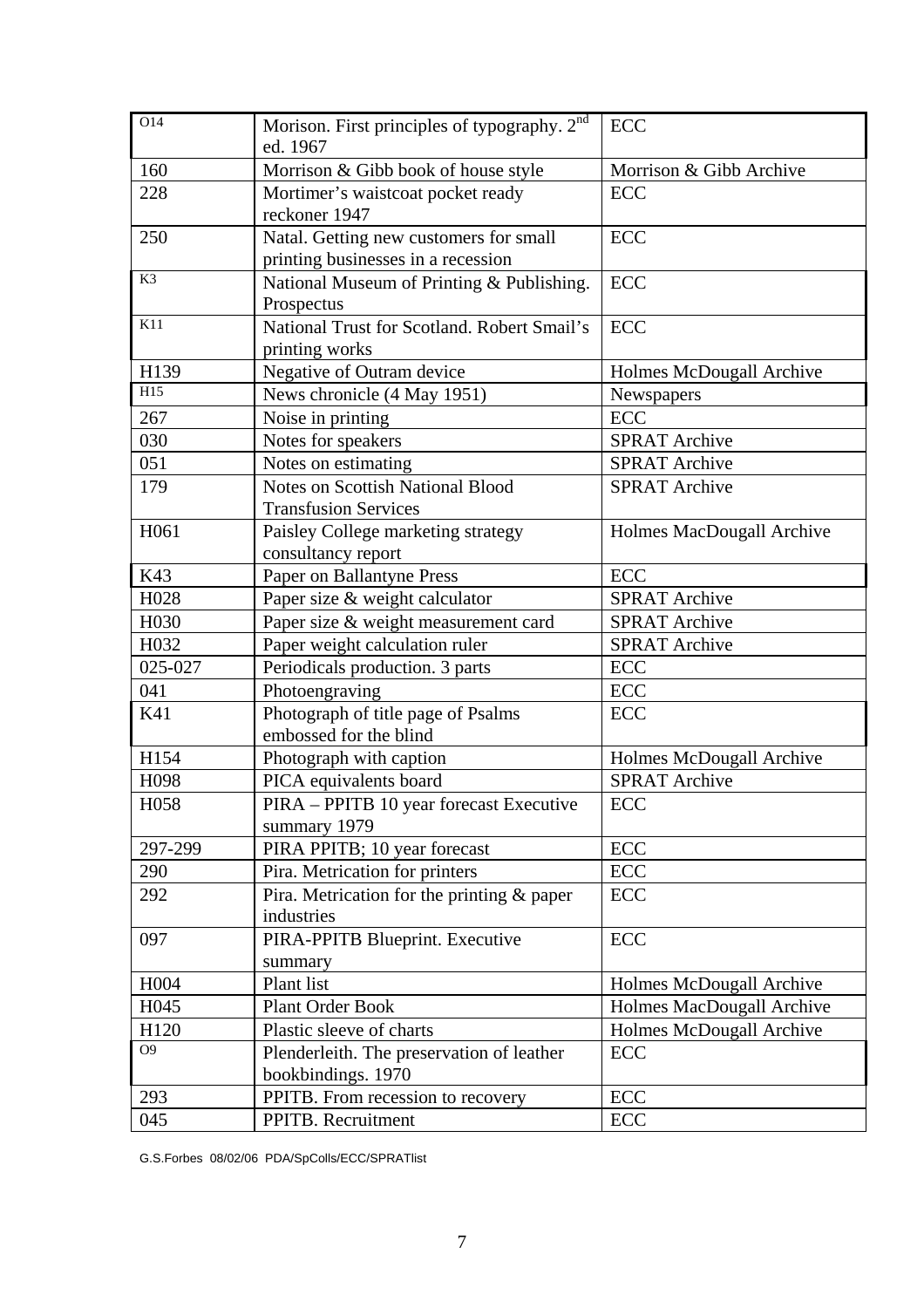| 154               | PPITB. Relations at Work                                                                        | ECC                       |
|-------------------|-------------------------------------------------------------------------------------------------|---------------------------|
| 284-286           | PPITB. Relations at work. Vols 1-3                                                              | ECC                       |
| 289               | PPITB. Technique information papers                                                             | ECC                       |
| 287-288           | PPITB. The compleat sub-editor                                                                  | <b>ECC</b>                |
| 263               | PPITB. Tip Top Management                                                                       | ECC                       |
| $\overline{O24}$  | Practical printing & binding. 3rd ed. 1965                                                      | <b>ECC</b>                |
| 042               | Preparation of artwork for offset                                                               | ECC                       |
| 134               | Preparing Camera-ready copy for HMSO<br>publications                                            | <b>ECC</b>                |
| O32               | Pressman's guide for running 3M photo<br>offset plates. 1966                                    | ECC                       |
| K42               | Print (final issue)                                                                             | ECC                       |
| 195               | Print Buyer's guide to Scottish printing<br>facilities                                          | <b>ECC</b>                |
| H086              | Print Division staff list                                                                       | Holmes MacDougall Archive |
| 249               | Print: a handbook                                                                               | ECC                       |
| 096               | Print: A handbook for entrants                                                                  | ECC                       |
| K16               | Print: the career for you. VCR.                                                                 | ECC                       |
| K <sub>9</sub>    | Printing & publishing in Edinburgh: first<br>impressions                                        | <b>ECC</b>                |
| 203               | Printing and finishing                                                                          | <b>ECC</b>                |
| 007               | Printing and publishing                                                                         | <b>ECC</b>                |
| K44               | Printing history vol 18 nos 1-2 with<br>associated correspondence and newsletters               | <b>ECC</b>                |
| 049               | Printing in America                                                                             | ECC                       |
| H072              | Printing in Japan                                                                               | ECC                       |
| K8                | Printing in Scotland: the market challenge                                                      | <b>ECC</b>                |
| H <sub>0</sub> 85 | Printing Industries EDC Conference 1984                                                         | <b>SPRAT Archive</b>      |
| H153              | Procedure for dealing with customers<br>enquiries                                               | Holmes McDougall Archive  |
| 145               | Professional Printer journals                                                                   | ECC                       |
| 112-114e          | Professional printer offprints                                                                  | ECC                       |
| H17               | Publish & be damned. Scotland on Sunday<br>18 Mar 1998)                                         | Newspapers                |
| 082               | Rastermesser guage                                                                              | <b>SPRAT Archive</b>      |
| 216               | Rationalisation of book production (10<br>manuals)                                              | <b>ECC</b>                |
| H <sub>095</sub>  | <b>Revised Cost rates</b>                                                                       | Holmes MacDougall Archive |
| 056               | Roberts. Typographic design. 1966                                                               | ECC                       |
| O6                | Rosner. Printer's progress                                                                      | ECC                       |
| K <sub>6</sub>    | Ruthven. What factors contributed to the<br>rise of the printing industry in Edinburgh.<br>1992 | ECC                       |
| 268-271           | Safety in print                                                                                 | <b>ECC</b>                |
| 136               | Saint Bride's Masonic Lodge Burns Supper                                                        | <b>SPRAT Archive</b>      |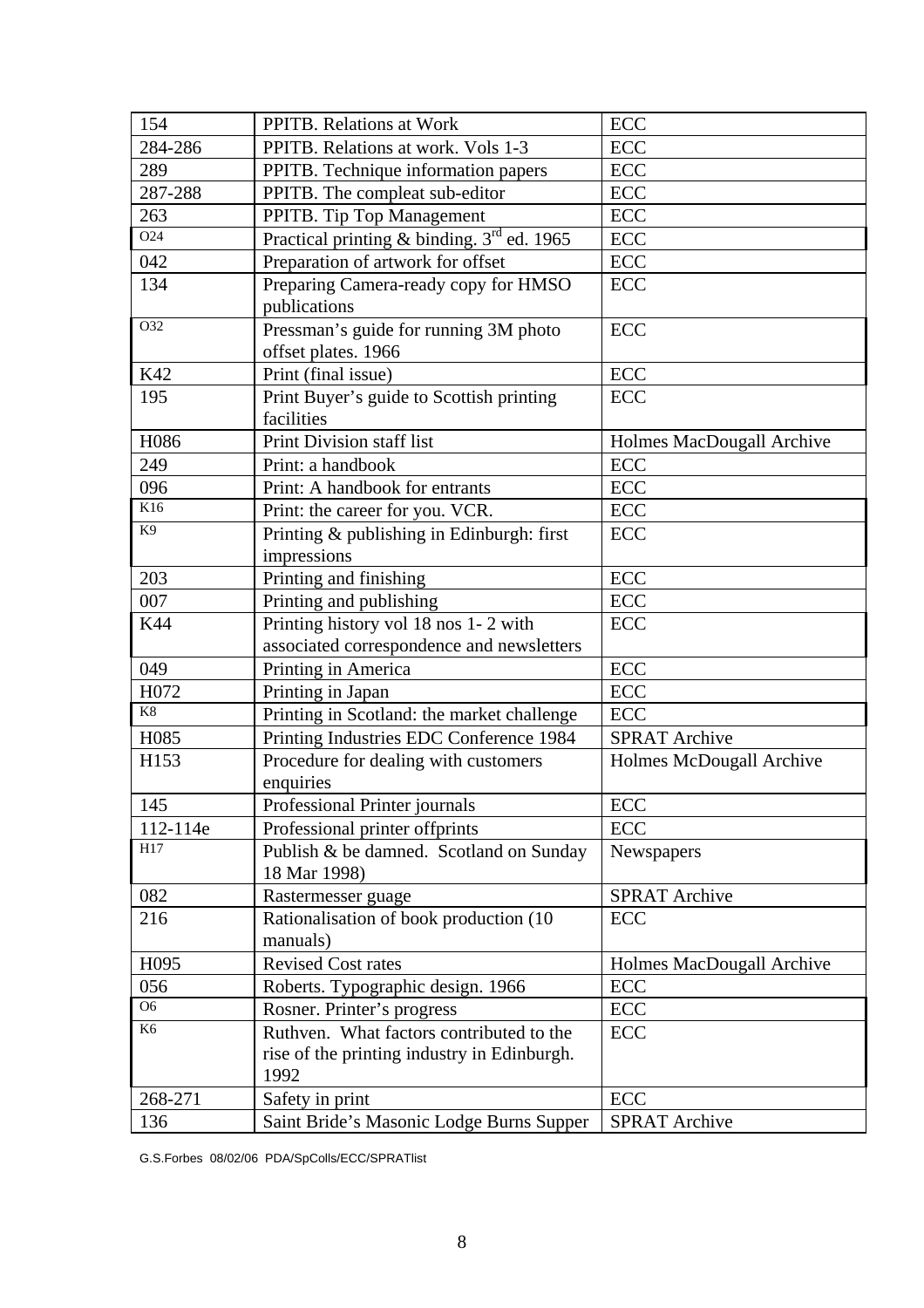|                   | menu 1915                                    |                           |
|-------------------|----------------------------------------------|---------------------------|
| H090              | Sales policy & tactics                       | Holmes MacDougall Archive |
| 246               | Salesmanship for printers 1934               | <b>ECC</b>                |
| 040               | Scientific copyfitting                       | <b>ECC</b>                |
| H <sub>063</sub>  | Scientific Copyfitting for Monotype and      | ECC                       |
|                   | Monophoto machines                           |                           |
| H129              | Scottish Alliance YMP Conference 1928        | <b>SPRAT Archive</b>      |
|                   | photograph (includes Campbell White)         |                           |
| H036              | Scottish and Universal Investment statistics | Holmes MacDougall Archive |
| 204               | Scottish Banker's magazine [containing]      | <b>ECC</b>                |
|                   | article on printing in Scotland]             |                           |
| $\overline{H12}$  | Scottish Daily Express (3 Oct 1947)          | Newspapers                |
| H147              | Scottish Field printing instructions         | Holmes McDougall Archive  |
| <b>K38</b>        | Scottish memories March 1996 (feature on     | ECC                       |
|                   | Smail's)                                     |                           |
| 071               | <b>Screen Detector</b>                       | <b>SPRAT Archive</b>      |
| H143              | Sectional prices                             | Holmes McDougall Archive  |
| O39B              | Seven type specimen sheets                   | <b>ECC</b>                |
| O30               | Simon. Introduction to typography. Rev.ed.   | ECC                       |
|                   | 1954                                         |                           |
| 163               | <b>SMPS</b> Agreements                       | <b>SPRAT Archive</b>      |
| H019-H020         | SMPS Conference 1984 (leaflets)              | <b>SPRAT Archive</b>      |
| H021              | <b>SMPS Conference Dinner 1984</b>           | <b>SPRAT Archive</b>      |
| H <sub>023</sub>  | <b>SMPS Conference Dinner 1986</b>           | <b>SPRAT Archive</b>      |
| K32               | SMPS Conference programme & menu             | <b>SPRAT Archive</b>      |
|                   | 1961 Gleneagles                              |                           |
| H016              | SMPS. Census 1975                            | <b>SPRAT Archive</b>      |
| H047              | SP SYMP conference paper                     | <b>SPRAT Archive</b>      |
| 164               | Speaker's notes on printing                  | <b>SPRAT Archive</b>      |
| $\overline{O1}$   | Specimen book of monotype printing type      | ECC                       |
| O37               | Spector. Management in the printing          | $\operatorname{ECC}$      |
|                   | industry. 1967                               |                           |
| K10               | SPEF. Scottish print directory 94            | ECC                       |
| H <sub>0</sub> 03 | Staff newsletter                             | Holmes McDougall Archive  |
| 210               | Starting your own Print department           | ECC                       |
| H002              | Stempel information typefaces                | ECC                       |
| H075              | Stempel typesetting leaflets                 | ECC                       |
| 032-033           | Students type study leaflets (2 copies)      | ECC                       |
| 173               | Sunday Pictorial 1 Nov 1942 (North Africa    | Newspapers                |
|                   | campaign)                                    |                           |
| 088               | Sunday Standard 31 Jul 1983                  | Newspapers                |
| O25               | Sutton & Bartram. Typefaces for books.       | ECC                       |
|                   | 1990                                         |                           |
| 125-126           | Symbols for correcting proofs cards          | <b>SPRAT Archive</b>      |
| H146              | System specification                         | Holmes McDougall Archive  |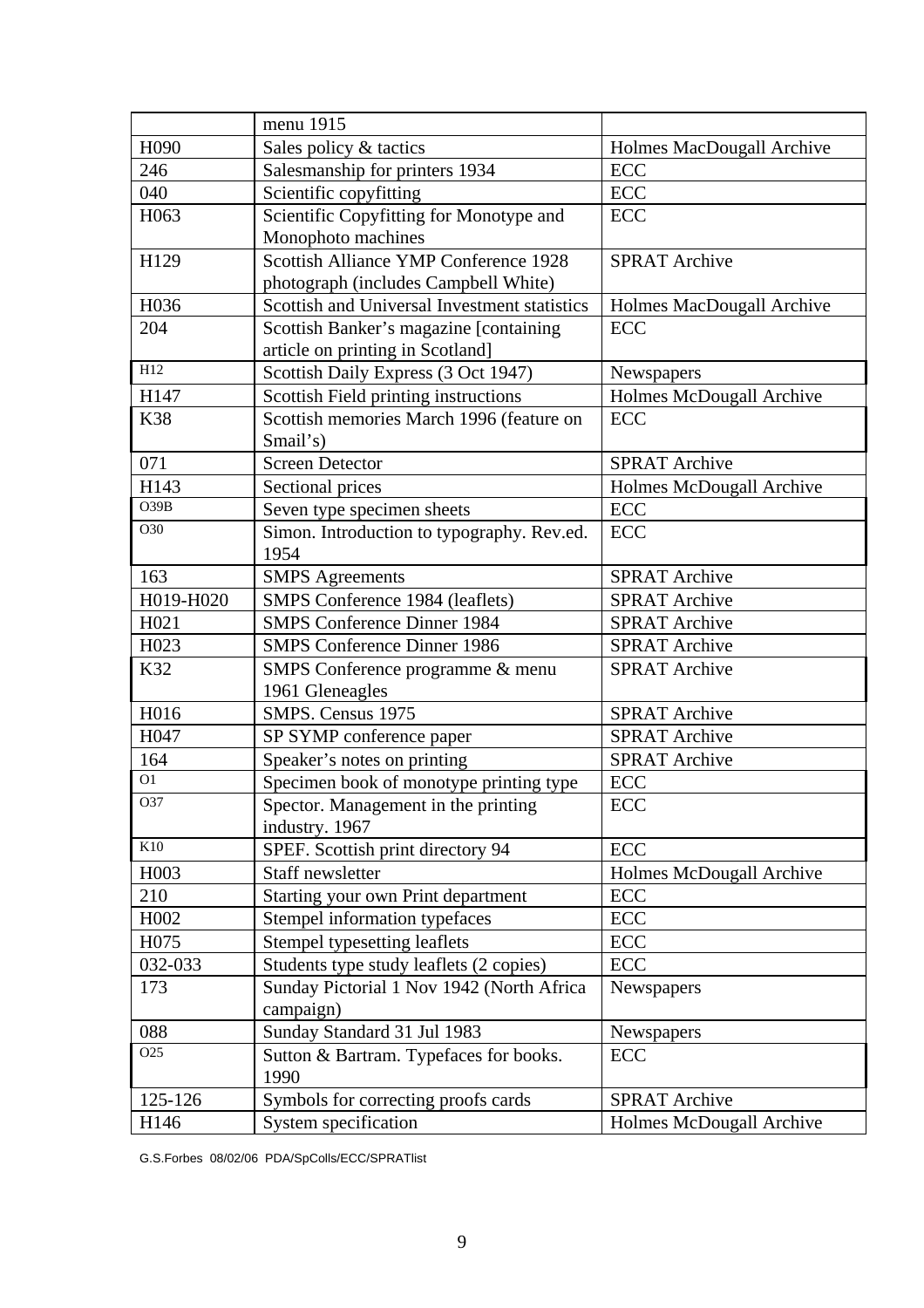| 161              | T & A Constable book of founts                    | ECC                      |
|------------------|---------------------------------------------------|--------------------------|
| O22              | T & A Constable. Caseroom apprentices             | <b>Constable Archive</b> |
|                  | training programme                                |                          |
| 023              | Tables and data and standard specification        | <b>ECC</b>               |
|                  | for printers $3rd$ ed. 1953                       |                          |
| $\overline{O38}$ | Tarr. How to plan print. 2 <sup>nd</sup> ed. 1949 | <b>ECC</b>               |
| K13              | The Authorised version of the Bible 1611.         | <b>ECC</b>               |
|                  | 1961                                              |                          |
| 057              | The British book manufacturing industry           | <b>ECC</b>               |
| 247              | The care and adjustment of the Miehle 1930        | ECC                      |
| 158              | The future of the printing industries             | <b>ECC</b>               |
| H064             | The Halftone dot                                  | ECC                      |
| O <sub>29</sub>  | The linotype                                      | <b>ECC</b>               |
| H018             | The Mergenthaler type charts                      | <b>ECC</b>               |
| 221              | The order of preliminary matter                   | <b>ECC</b>               |
| 143              | The Press Gang newspaper                          | Newspapers               |
| 003              | The provincial press. 1952                        | ECC                      |
| H130             | The safety and handling of printing inks          | <b>SPRAT Archive</b>     |
| K39              | The Scotsman Facsimile of 1 <sup>st</sup> ed      | Newspapers collection    |
| 140              | The Scottish Printing Industry summary            | <b>ECC</b>               |
|                  | report 1982                                       |                          |
| H046             | The Times (25 Jan. 1965) Churchill death          | Newspapers               |
| H19              | The times (27 Mar 1961)                           | Newspapers               |
| H18              | The Times (28 Mar 1961) Air ed.                   | Newspapers               |
| H1               | The Times Festival of Britain supplement          | Newspapers               |
|                  | 1951                                              |                          |
| H <sub>3</sub>   | The Times Literary Supplement book                | Newspapers               |
|                  | production section (10 Feb 1950)                  |                          |
| H2               | The Times printing supplement. 1965               | Newspapers               |
| O39a             | Three specimens from the firm of the late         | ECC                      |
|                  | <b>Emery Walker</b>                               |                          |
| 176              | Time Line                                         | Morrison & Gibb archive  |
| 227              | TUC. Prospects for printing                       | ECC                      |
| H029             | Type body measurement card                        | <b>SPRAT Archive</b>     |
| O2               | Type for books: a designer's manual.              | <b>ECC</b>               |
|                  | Rev.ed. 1965                                      |                          |
| H119             | <b>Typescript Poster</b>                          | <b>ECC</b>               |
| 280              | Wage incentives in printing                       | ECC                      |
| K4               | Walker & Mitchell. Propaganda, attitude           | ECC                      |
|                  | change and uniform costing in the British         |                          |
|                  | printing industry, 1913-1945                      |                          |
| 277              | Who needs what skills in print management         | <b>ECC</b>               |
| H113             | Why won't paper stay put                          | <b>SPRAT Archive</b>     |
| K27              | Wilson. William Nelson: a memoir. 1889            | ECC                      |
| K23              | Wood. Otley & the Wharfedale printing             | ECC                      |